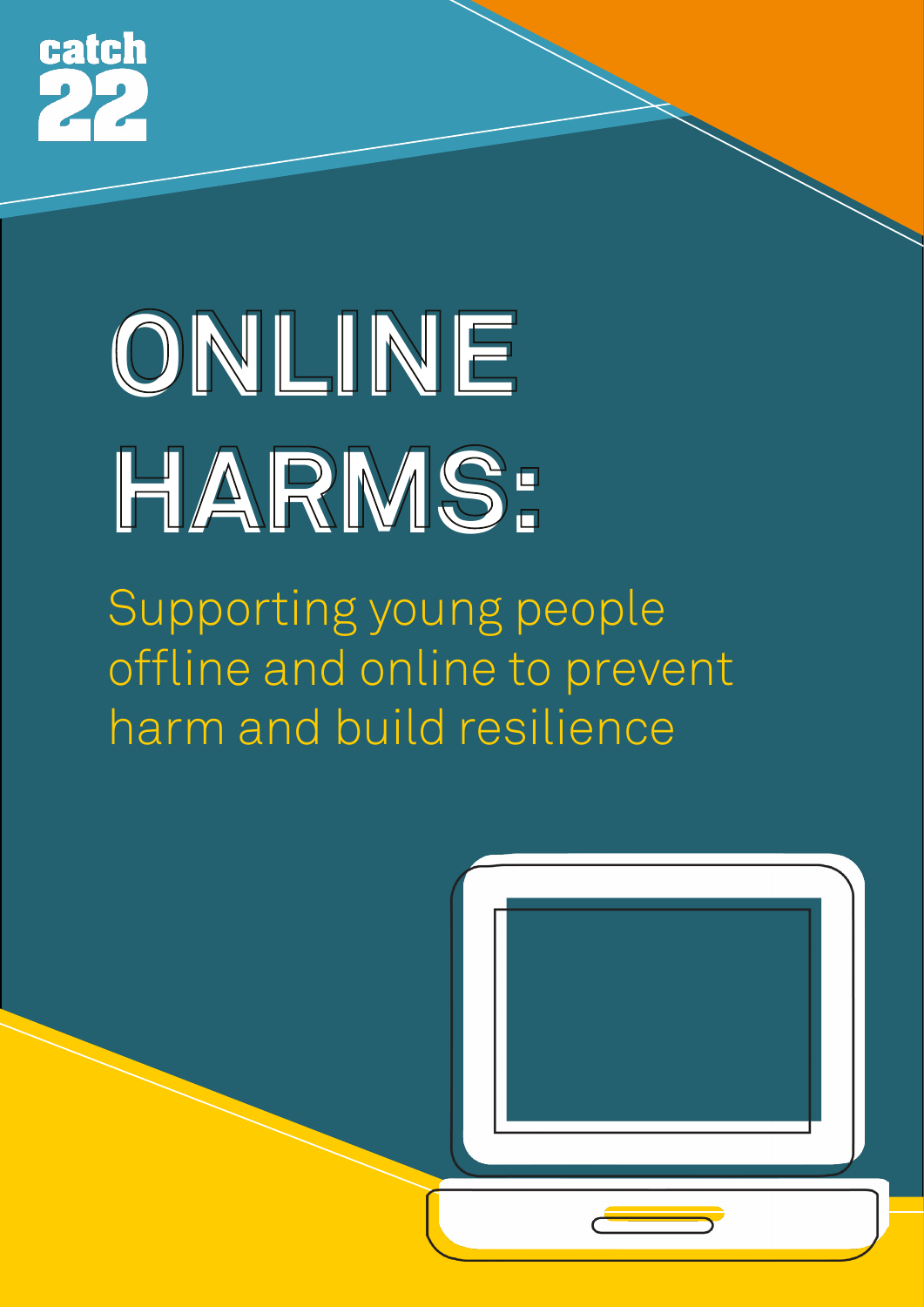# **OUR RESEARCH**

**[Catch22 National Online Harms Consultation 2020](https://spark.adobe.com/page/xPdStG4uB0P6I/)** A national survey on online harms and how it is resulting in harms offline, which received input from young people, youth workers, teachers, tech companies, and PCCs nationwide.

**[Social Media as a Catalyst for Youth Violence](https://www.catch-22.org.uk/social-media-as-a-catalyst-and-trigger-for-youth-violence/)** By highlighting how social media can glamorise or incite acts of violence, the report provides a springboard for how we can prevent young people harming, and being harmed by, other young people.

**[Safer Schools: Keeping Gang Culture Outside School Gates](https://cdn.catch-22.org.uk/wp-content/uploads/2016/05/Catch22-Dawes-Unit-Safer-Schools-Full-Report.pdf)** Exploring the extent to which and how pupil gang involvement raises challenges for schools and to identify best practice for schools in responding.

Current research from Catch22 is focussed on the effectiveness social media platforms' and technology companies' efforts to minimise online harms.



### **OUR WORK**

All our services must address the complex interactions of the online and offline world. We are building a safer online world through prevention and intervention, and by creating safe ways for young people to communicate, express themselves, and positively connect with their communities.

e on 2014<br>
37 March 2016 Catch 22 March 22 Strategy Rational Online<br>
37 March 22 Strategy Catch 22 Strategy Rational Online Harms Consultation said the Wave School Consultation occur to the main of the main of the main of the desired by the strategy of the control the **38% 38%**  of frontline practitioners

स्त्रीली

To have a real impact on the levels of risk of violence or exploitation young people face, we must tackle the cause; disenfranchised young people operating in a radically changing world, often without positive alternatives. We provide employability and training services, specifically focussed on digital skills for the next generation.

Through Catch22's one-to-one support work, practitioner training and education, all our work is backed by research and frontline experience.

At Catch22 we build resilience in communities, helping individuals to thrive now and in the future. We work with partners - local authorities, corporates, and government – to provide early intervention, targeted and specialist support services to those in crisis, leaving care, missing from home, those at risk of violence or exploitation, and those with substance misuse or mental health problems. **27% PIPS** 2700

### **WHO IS CATCH22?**

### **Catch22 is a social business, a not for profit business with a social mission.**

For over 200 years we have designed and delivered public services that build resilience and aspiration in people of all ages and within communities across the UK.

We work with young people and families in trouble, delivering intervention and response services across child sexual and criminal exploitation, gang involvement, mental health support, family and social care services.

### **Last year, our 1700 staff supported over 110,000 people to lead better lives.**

### **ONLINE HARMS**

There were

**47,500 47,500**  offences with a knife in 2019, an

**79%** 

do not feel sufficiently trained to deal with

### behaviou

The online world presents huge opportunities for finding purpose, connection, and community. But it also presents significant risks; it is a fast-moving space and the risks of online grooming and exposure to violence and trauma are rapidly growing. Where disturbing behaviour was once limited to a physical audience, harmful content is now rapidly shared online, resulting in retaliation and feeding violence offline.

**82% 82%** increase on 2014 **37%** 

of young responding Feel safe online all

Orig

the time

**79%** 

**Of 12-15 year old 12-15 year old 12-15 year old 12-15 year old 12-15 year old 12-15 year old 12-15 year old 12** internet users have had at least one potentially hardway Cesare online in the past 12 months. (Ofcom)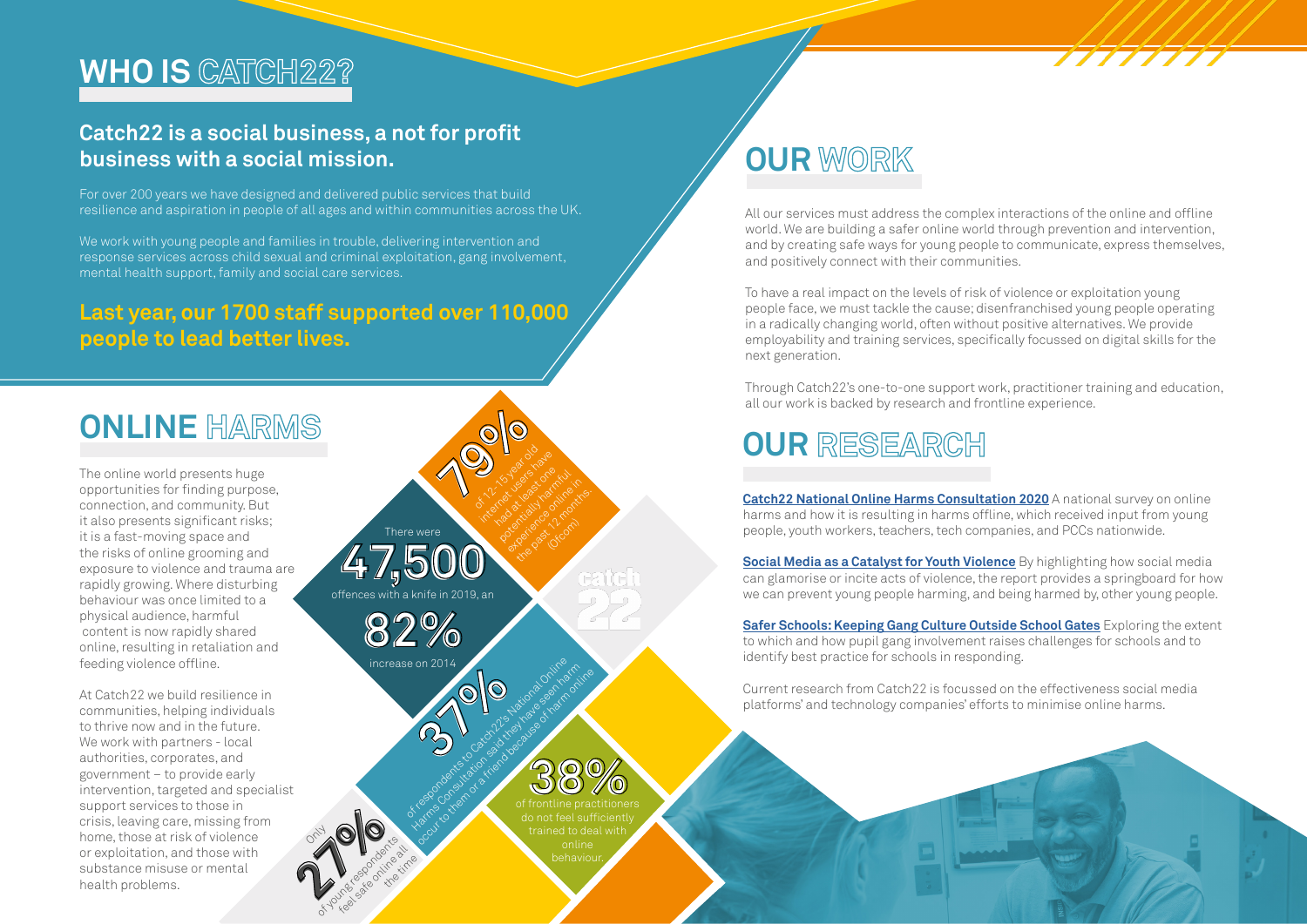By switching the narrative on how social media's relationship to youth violence is understood, tackled and solved, Catch22 and Redthread are collaborating on a public heath approach to addressing youth violence.

The pilot was funded by Google.org to educate frontline practitioners on how to talk about behaviour online and to upskill young at-risk people to enter digital careers. The success of the programme has been recognised by London's Violence Reduction Unit and is now funded by the Mayor of London.

### **SOCIAL MEDIA MANAGEMENT TRAINING FOR YOUNG PEOPLE**

The training has already supported 40 young people, setting them up for creative, sustainable digital careers. It has helped them gain placements and employment at Google.

### **TRAINING FOR FRONTLINE PROFESSIONALS**

To be an effective professional who works with young people, be it a social worker, police officer, teacher or youth worker, we must address all parts of a young person's life, including their digital world. This free course has given **522 frontline practitioners**  the confidence to have these conversations, where they can talk to young people about what's going on online and open their eyes to digital opportunities.

*We have also delivered £75,000 in grants to grassroots projects across London, empowering young people to create and expand projects which enable them to directly improve their community.* 

had increased the theory of the second the How to support you will be a sine at had increased their understanding of social media and how young people engage with it

# **WHAT DOES A SAFE ONLINE WORLD LOOK LIKE?**

- Policies are **fit for purpose** and legally compliant
- Users understand and **actively accept policies**
- Enforcement of policies is **swift and results in behaviour change**
- Users **cease to commit illegal and/or harmful acts** online
- Young **people are supported** to access genuine pro-social opportunities
- Users **access the benefits** of online connectivity

# **QUESTIONS DIGITAL LEADERS SHOULD BE ASKING:**

- Are our policies **fit for purpose?**
- Do users **know and understand** what the policies say?
- Does this knowledge **positively influence behaviour?**
- Do **sanctions for misbehaviour** have the right effect?



 "London's Violence Reduction Unit is focused on addressing the complex causes which lie behind young people becoming involved with, which supports young people in building their creative and digital skills and which will reach their true potential"

*Reduction Unit*





**94%** 

Young at-risk people trained to launch their digital careers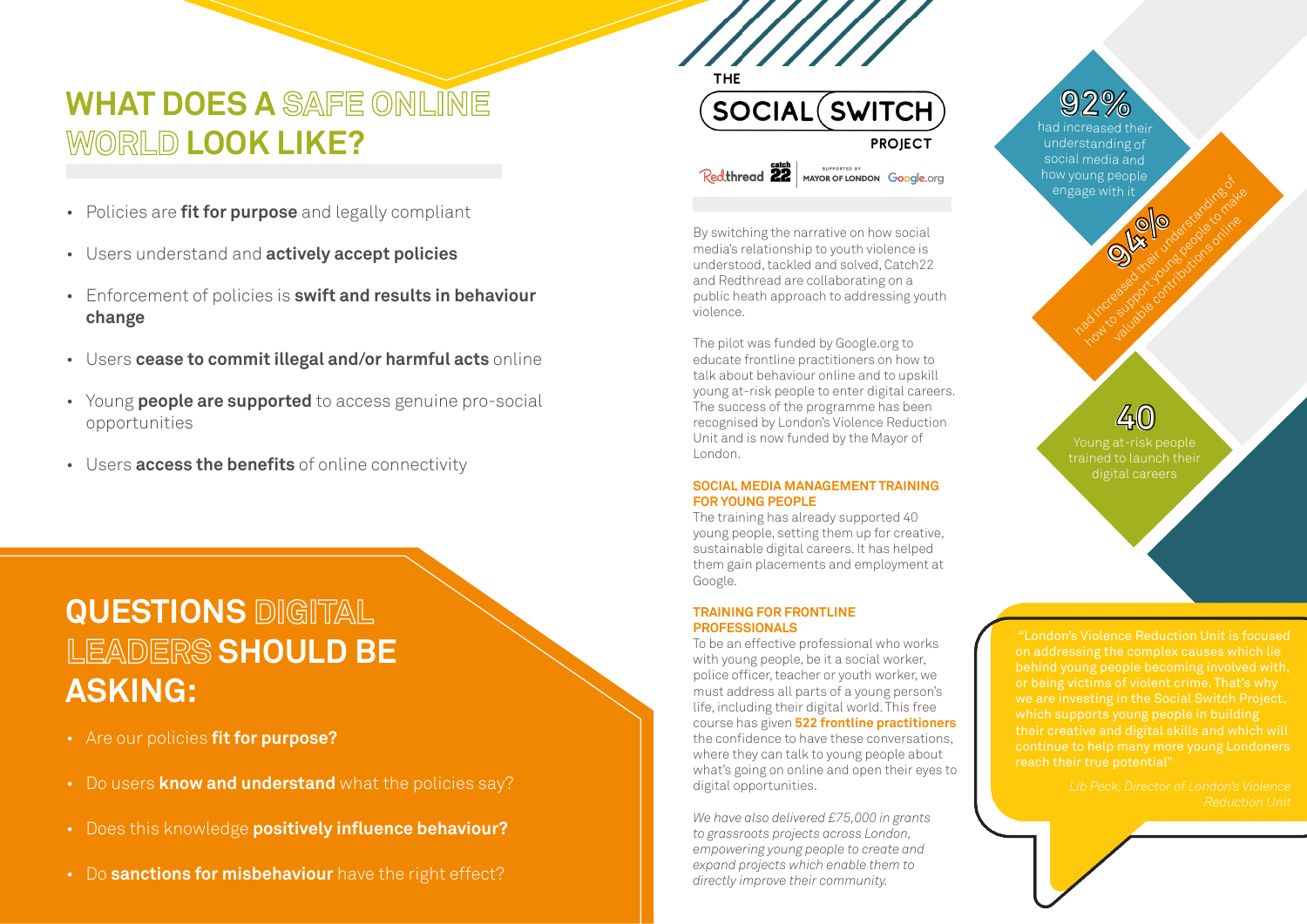# **CATCH22 IS ACTIVELY SEEKING PARTNERS TO HELP US WITH:**

- **• Research**, to map the links between online and offline behaviour
- A coalition of tech companies, working together to **address safety, regulation, intelligence and protection** of freedom of speech in a safe online world
- **• Online interventions using nudge techniques** and behavioural insights to direct at-risk groups towards behaviour change and pro-social opportunities
- **• Large-scale pro-social programmes**, supporting young people into meaningful opportunities, career pathways **Exercise Units Princess and harms** and creative output

Children at Risk of **Exploitation Services** 

Alternative Provision **Schools** 

Victim **Services** 

influenced and exacerbated by online behaviour

Violence

Reduction

Units

Gang Exit Support

# **ALL OUR PROGRAMMES ARE INFLUENCED BY OUR EXISTING SERVICES AND FRONTLINE**

**EXPERIENCE**